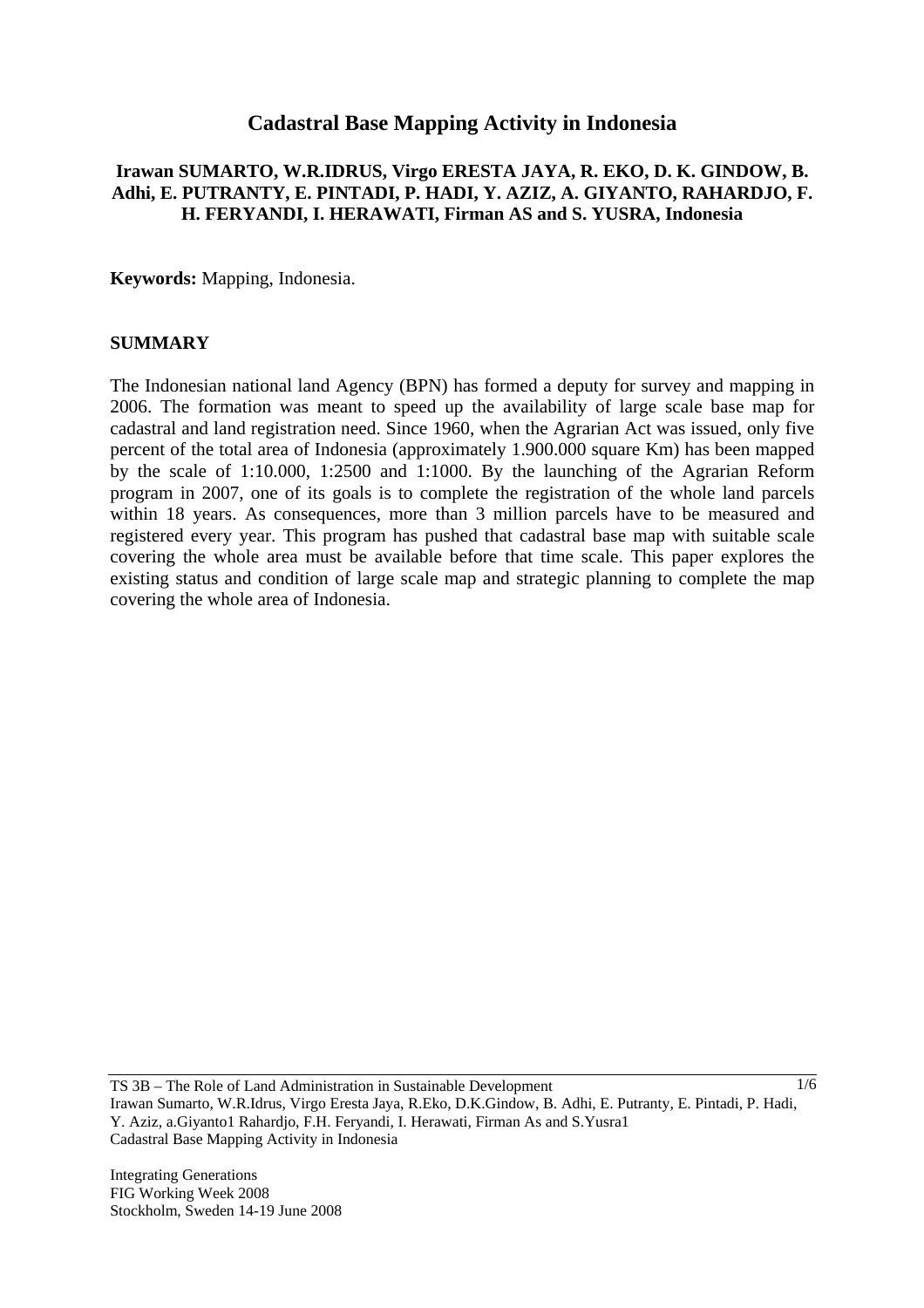# **Cadastral Base Mapping Activity in Indonesia**

### **Irawan SUMARTO, W.R.IDRUS, Virgo ERESTA JAYA, R. EKO, D. K. GINDOW, B. Adhi, E. PUTRANTY, E. PINTADI, P. HADI, Y. AZIZ, A. GIYANTO, RAHARDJO, F. H. FERYANDI, I. HERAWATI, Firman AS and S. YUSRA, Indonesia**

#### **1. INTRODUCTION**

Almost 220 million people of Indonesia live on 1.900.000 square kilometers of land (Depdagri, 2007), where fifty-one percent of the area is forest (DepHut, 2007). Indonesia consists of more than 17.000 islands. Only 4000 islands are populated. The area is administrated into 33 provinces and subdivided into  $\pm$  450 districts or local government.

Until 2006 only less than 10 percent of the area has been plotted into maps with a scale of 1:1000 and 1:2500. The lack of national large scale base map is one of the conditions that have to be resolved for a good land registration. The National Land Agency (BPN) had been reorganized in 2006 and a new Deputy namely Deputy Head for Survey and Mapping (DSM) was set-up (BPN, 2006). The decision was made to accelerate the completion of base map for cadastral purposes.

In 2007 the Government launched the Agrarian Reform Program. One of its objectives is the government would like to have the whole land parcels measured and registered within less than 20 years. This program has pushed that cadastral base map with suitable scale covering the whole area must be available before that time scale.

### **2. THE DEPUTY OF SURVEY AND MAPPING (DSM)**

Deputy of Survey and Mapping (DSM) consists of Directorate of Survey responsible for densification of cadastral reference point network, Directorate of Base Mapping, Directorate of Thematic Mapping and Directorate of Land Valuation.

DSM bears the responsibility to formulate and establish policies in Survey and Mapping and also function in:

- technical policies in survey, measurement, and mapping;
- Conducting cadastral geodetic reference points;
- Conducting national base mapping;
- Conducting land related thematic maps; and
- Conducting a land valuation program and land potential survey

DSM conducts the base maps. The products are presented in the form of maps in various scales, among them (BPN, 2006):

1. Base map of Land Administration in the Urban area Scale of map 1:1.000/1:2.500;

TS 3B – The Role of Land Administration in Sustainable Development Irawan Sumarto, W.R.Idrus, Virgo Eresta Jaya, R.Eko, D.K.Gindow, B. Adhi, E. Putranty, E. Pintadi, P. Hadi, Y. Aziz, a.Giyanto1 Rahardjo, F.H. Feryandi, I. Herawati, Firman As and S.Yusra1 Cadastral Base Mapping Activity in Indonesia 2/6

Integrating Generations FIG Working Week 2008 Stockholm, Sweden 14-19 June 2008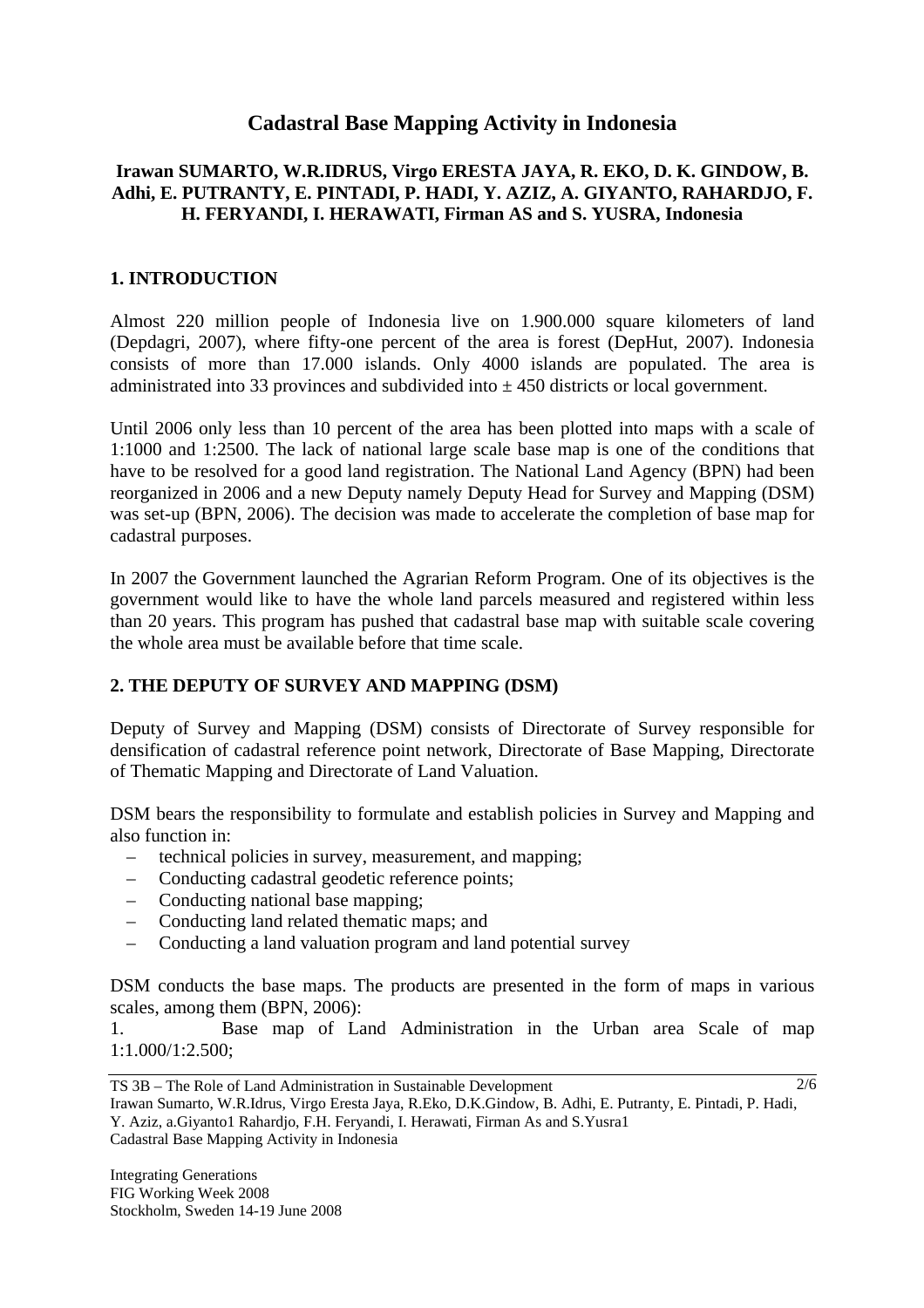2. Base map of Land Administration in the rural area scale of 1:5.000 or 1:10.000; 3. Thematic maps in various scale.

The above maps will be used as a based for cadastral survey as well as land registration. The cadastral survey and land registry is conducted by the other deputy namely Deputy of Cadastre and Land registration.

Figure 1. Indonesia Archipelago



### **3. BPN MAPPING SCENARIO**

Indonesia with its 1,900,000 square km is the 15th largest country in the world. It consists of forested area (51 %), plantation (37 %) and dense populated area (8 %). It has been reported that only 90,000 sq km of that area have been mapped into 1:1000 and 1:2500 map scale. This condition is one of the reason why the DSM has to be formed with one of the main task is conducting mapping program for the whole country.

It is understand there should be multi scale of maps available to registry land parcels with various type of land used as stated above. Namely 1:1000 scale for dense populated area, up to 1:10,000 maps for plantation and forested area. Various mapping technology will be applied from Aerial photographs and satellite imaging with various spatial resolution. The Aerial photographs is the most favorable solution, however this technology is most expensive technique. Therefore satellite imagery will also be utilized for mapping specific area such as forest, plantation, rural and sub-urban area.

Irawan Sumarto, W.R.Idrus, Virgo Eresta Jaya, R.Eko, D.K.Gindow, B. Adhi, E. Putranty, E. Pintadi, P. Hadi, Y. Aziz, a.Giyanto1 Rahardjo, F.H. Feryandi, I. Herawati, Firman As and S.Yusra1 Cadastral Base Mapping Activity in Indonesia

TS 3B – The Role of Land Administration in Sustainable Development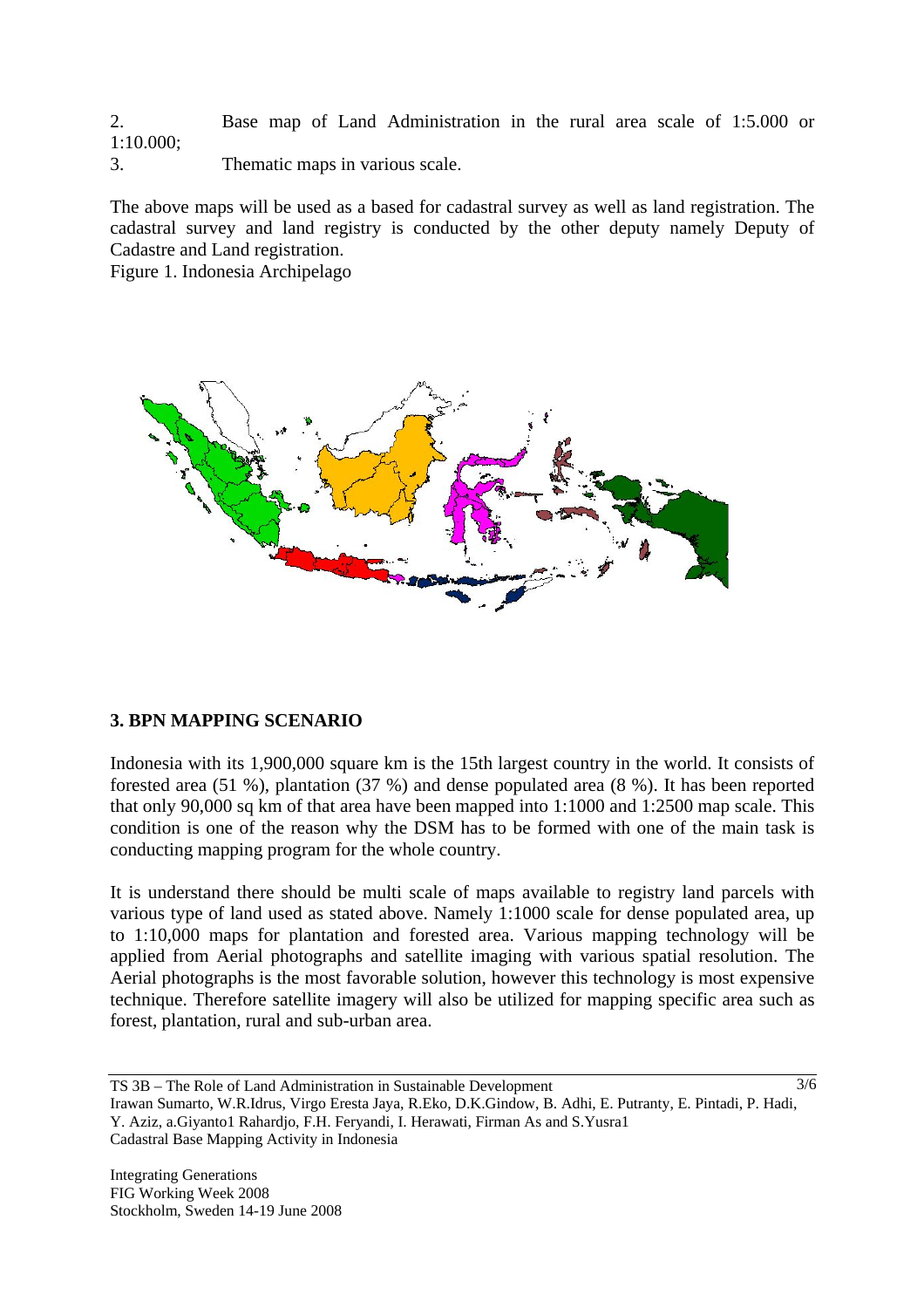|                | <b>Island</b>       | Area (Sq Km) | <b>Population</b> |
|----------------|---------------------|--------------|-------------------|
|                | Jawa                | 130,000      | 130,700,000       |
| 2              | Sumatra             | 430,000      | 43,000,000        |
| 3              | Sulawesi            | 180,000      | 15,900,000        |
| $\overline{4}$ | Bali, NTT, NTB      | 70,000       | 11,900,000        |
| 5              | Kalimantan          | 490,000      | 12,200,000        |
| 6              | Maluku, North       | 70,000       | 2,300,000         |
|                | Maluku              |              |                   |
| $\tau$         | Irian               | 400,000      | 2,400,000         |
| 8              | Other small islands | 130,000      | 2,800,000         |
|                | Total               | 1,900,000    | 221,000,000       |

**Table 1**, Names of islands, area and its population

The mapping program will start from the main big islands where the most populated islands are a first priority. Table 1 indicated islands and its population

To speed up the program to cover the whole country by a base map, a scenario had been setup. Considering that visual ground information (raw-imagery data) is more priority than spatial geometric accuracy. In the first phase, satellite imagery with proper resolution may be used. Satellite imagery with a suitable resolution of the entire land surface of Indonesia will have to be collected for the next 3-5 years. Starting last year, satellite imagery covering almost 30 percent of the area (550.000 sqkm) had been purchased. It consists of imagery with 0.6 m resolution for Java, Bali, NTB and NTT and 2.5 m resolution for Sumatra and Sulawesi. Budgets for purchasing similar amount of coverage have been proposed this year. It is planned that the whole area of a country has to be fully covered in the year 2010. The rawimages are then distributed to each provincial office to be utilized and processed.

During this year, a specific budget is allocated for purchasing hardware and software for each province. An initial one week training course had also been conducted last April. The course in image processing was given for staff from every provincial office (2 staffs per provinces). This 66 person of the trainees will then be the trainer, when they are back in their provinces. Their task is not only responsible in processing the imagery but also conducting the training as such there is enough trained staff in their office to produce the base map.

The second phase which is more complex and tedious works, is image processing. A process to orthorectify the imagery becomes a base map. Sufficient ground control points must available in orthorectyfing those images. When, either densification of GCPs or DEM is not completed, all existing GCP and other sources such as small scale topographic map or SRTM will be utilized. It understood that those sources of control points are insufficient for a proper base map processing, therefore an intermediate map or pre-base-map will be produced. Pre base-map will then be used as a base for land recording, land administration and thematic activity.

TS 3B – The Role of Land Administration in Sustainable Development

Irawan Sumarto, W.R.Idrus, Virgo Eresta Jaya, R.Eko, D.K.Gindow, B. Adhi, E. Putranty, E. Pintadi, P. Hadi, Y. Aziz, a.Giyanto1 Rahardjo, F.H. Feryandi, I. Herawati, Firman As and S.Yusra1 Cadastral Base Mapping Activity in Indonesia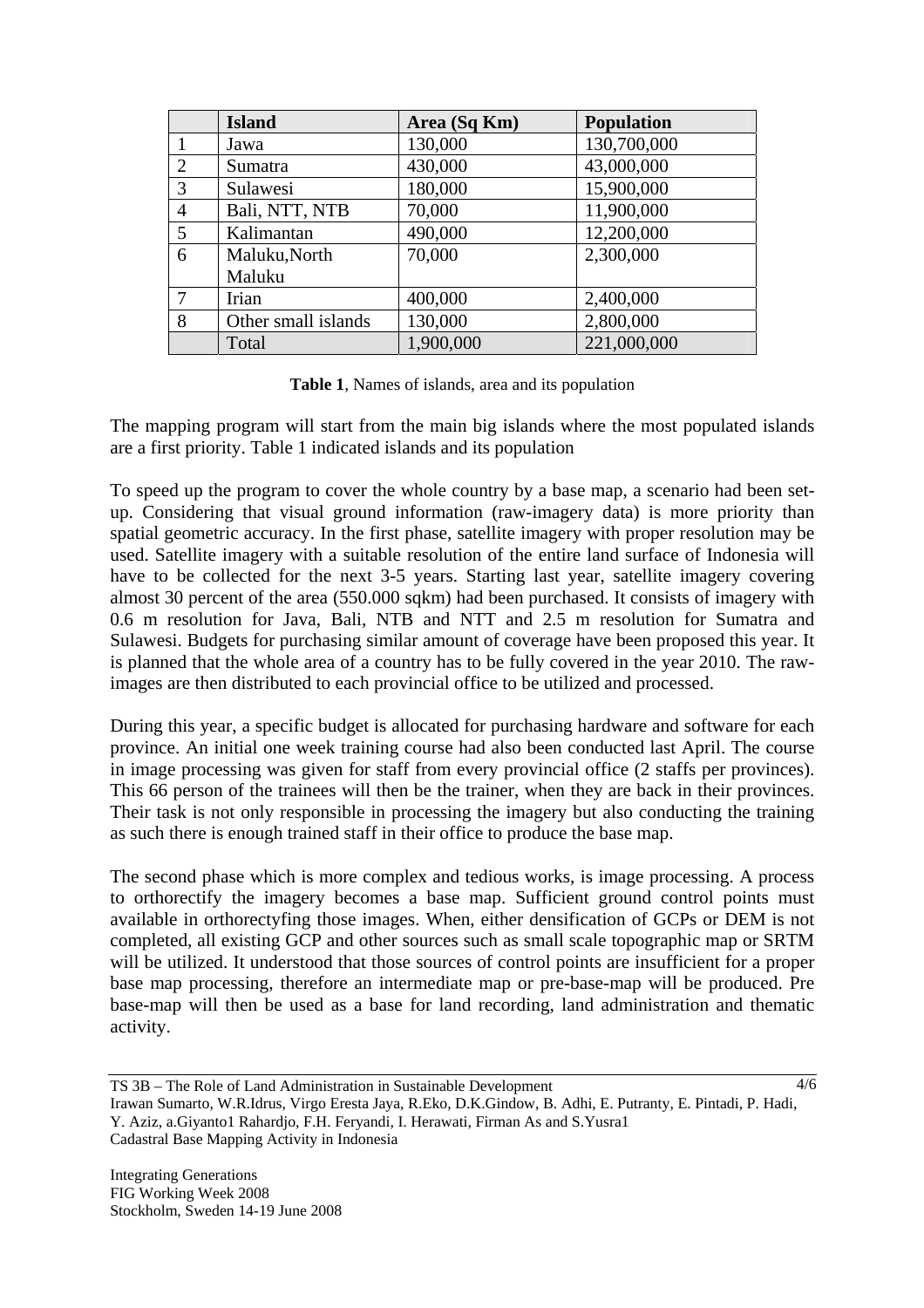The presence of DEM with suitable density and accuracy for large scale map is highly expected within few years. All provinces are then will start the activity by processing their pre-base-map as such their base map will be completed after a few years.

Although all area have been covered by satellite imagery, there are still exist 100,000 sqKm of housing area that need a larger scale map. The area need to be plotted by aerial photography into 1:1000 scale map. The area are scattered in  $\pm$  70,000 locations with each location covers approximately 1.50 sq Km.

# **4. CLOSING REMARKS**

The discussion above illustrates an understanding the complexities in providing large scale map in Indonesia. The issue of funding, time, manpower and technology are interrelated. An integrated activity in the national level is urgently needed. Networking and cooperation between government institution and private sectors must be developed. Understanding to support the policy related to the management in the local and field level needs to be directly addressed. On the other hand, an international discussion is also need to be improved.

An integrated forum has been started as the initial steps towards the mapping activity. This forum hopefully could accelerate mapping activity. The forum must conducted regular meeting.

## **REFERENCES**

APSPI, 2007, Rencana Strategis Perecepatan Pemetaan di Indonesia.

- BPN, 2006, Peraturan Kepala Badan Pertanahan Nasional Republik Indonesia Nomor 3 tahun 2006.
- BPN, 2007, Pedoman Pemetaan Dasar Pertanahan, Direktorat Pemetaan Dasar, Badan Pertanahan Republik Indonesia.
- Depdagri, 2007, www.depdagri.go.id/konten.php?nama=DataWilayah (diakses 29 Maret 2007)
- DepHut, 2007, http: //www.dephut.go.id/INFORMASI/ BUKU2/ Rekalkulasi05/ Rekalkulasi\_2005.htm (diakses 29 Maret 2007)

# **BIOGRAPHICAL NOTES**

**Irawan Sumarto** currently holds position as Director of Base Mapping at National Land Agency of Republic of Indonesia. He received his PhD degree in 1997 from Curtin University of Technology, Australia. His major interest is in Photogrammetry and Image Processing.

TS 3B – The Role of Land Administration in Sustainable Development

Irawan Sumarto, W.R.Idrus, Virgo Eresta Jaya, R.Eko, D.K.Gindow, B. Adhi, E. Putranty, E. Pintadi, P. Hadi, Y. Aziz, a.Giyanto1 Rahardjo, F.H. Feryandi, I. Herawati, Firman As and S.Yusra1 Cadastral Base Mapping Activity in Indonesia